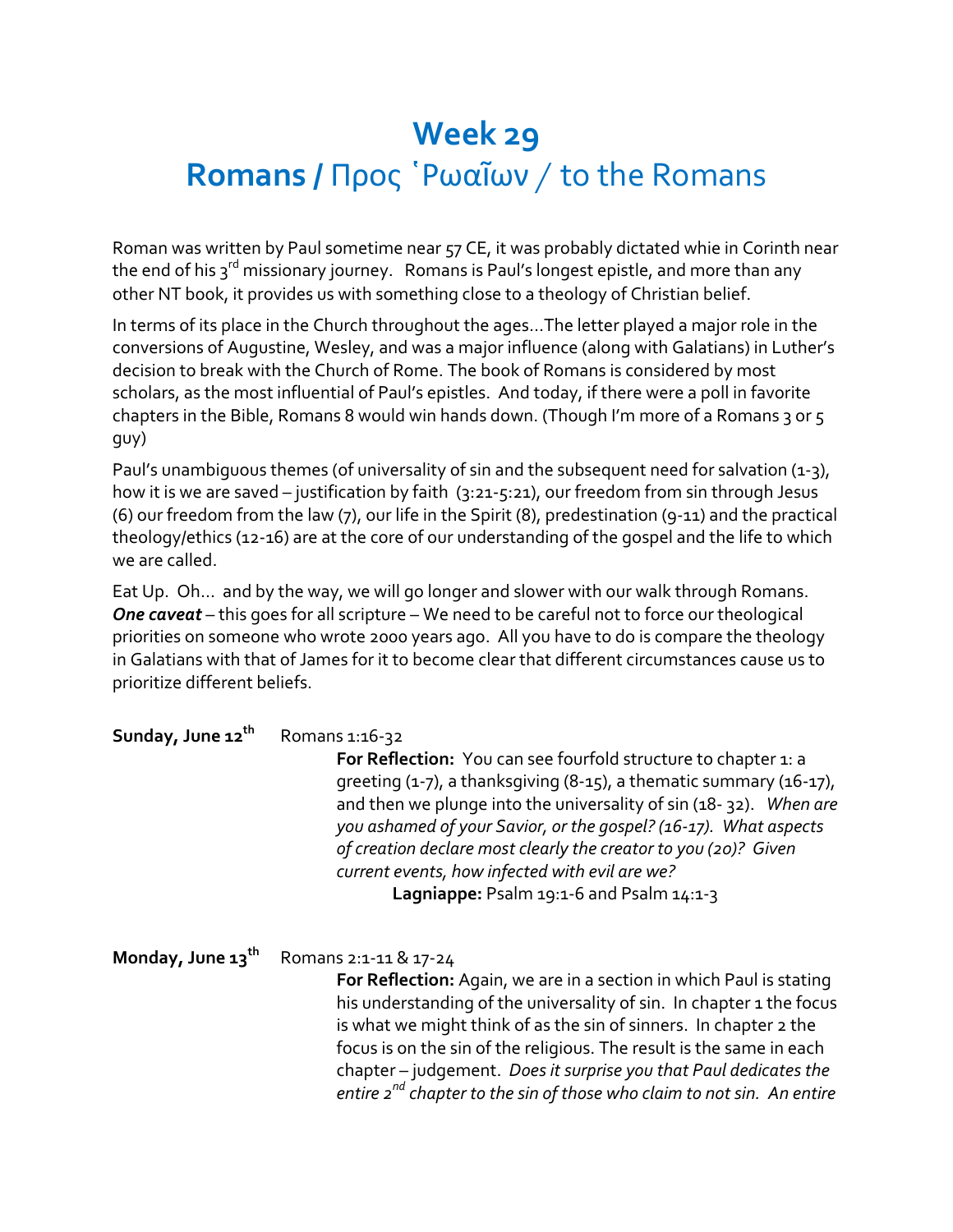|                                                         | chapter to the sins we have not historically focused on in the church<br>- hmmm. "God does not show favoritism." How does Paul's<br>chapter 2 focus make you feel?<br>Lagniappe: Isaiah 29:13 (high hard cheese- be careful)                                                                                                                                                                                                                                                                                                                                                                                                           |
|---------------------------------------------------------|----------------------------------------------------------------------------------------------------------------------------------------------------------------------------------------------------------------------------------------------------------------------------------------------------------------------------------------------------------------------------------------------------------------------------------------------------------------------------------------------------------------------------------------------------------------------------------------------------------------------------------------|
| Tuesday, June14 <sup>th</sup><br>curious.) <sup>1</sup> | Romans 3:9-20<br>For Reflection: This section marks the conclusion of Paul's<br>teaching on the universality of sin - good news coming tomorrow.<br>A lot of no-one's, alls and not even one's here. Paul buttresses his<br>teaching and gives authority to his arguments by calling in David<br>as his witness (10-18). Are ALL unrighteous apart from Christ?<br>Lagniappe: Psalms 53:1-3 (That sounds familiar -                                                                                                                                                                                                                    |
| Wednesday, June 15 <sup>th</sup>                        | Romans 3:21-31<br>For Reflection: Here is one of the big "buts" of the Bible - maybe<br>the biggest. Though these verses be few they are fierce – with<br>apologies to Willy Shakes. These verses are cited as conversion<br>causing / repentance producing verses for Martin Luther, John<br>Wesley, and Karl Barth. Apparently, God uses this passage.<br>Grace and faith are lifted up as the only way to righteousness and<br>justification before God. Has grace and faith transformed your<br>life? If so how? If not, I'm pretty sure Paul is saying that you are<br>trusting in faulty foundations.<br>Lagniappe: Psalm 32:1-2 |
| Thursday, June $16^{th}$ Romans 4                       | For Reflection: It seems to me that the great spiritual disease in<br>our time, or any time, is not the failure to obey, it is the failure to<br>believe. <sup>2</sup> Obedience would come as a matter of course if we<br>simply believed/trusted. Do you believe?<br>Lagniappe: John 11:25-26 - Jesus' words to a grieving<br>friend                                                                                                                                                                                                                                                                                                 |
| Friday, June 17 <sup>th</sup>                           | Romans <sub>5</sub><br>For Reflection: How has God used/redeemed sufferings in your<br>life? When I need to feel gratitude (a great anti-depressant) I read<br>Romans 5:6-8. If someone asked you, how they might get right<br>with God - what would you say?<br>Lagniappe: Psalm 31:1-2                                                                                                                                                                                                                                                                                                                                               |

<sup>&</sup>lt;sup>1</sup> See Sunday's lagniappe - Psalm 14:1-3,

<sup>2</sup> This is the major premise of a book entitled *The Cure* by Lynch, McNicol and Thrall